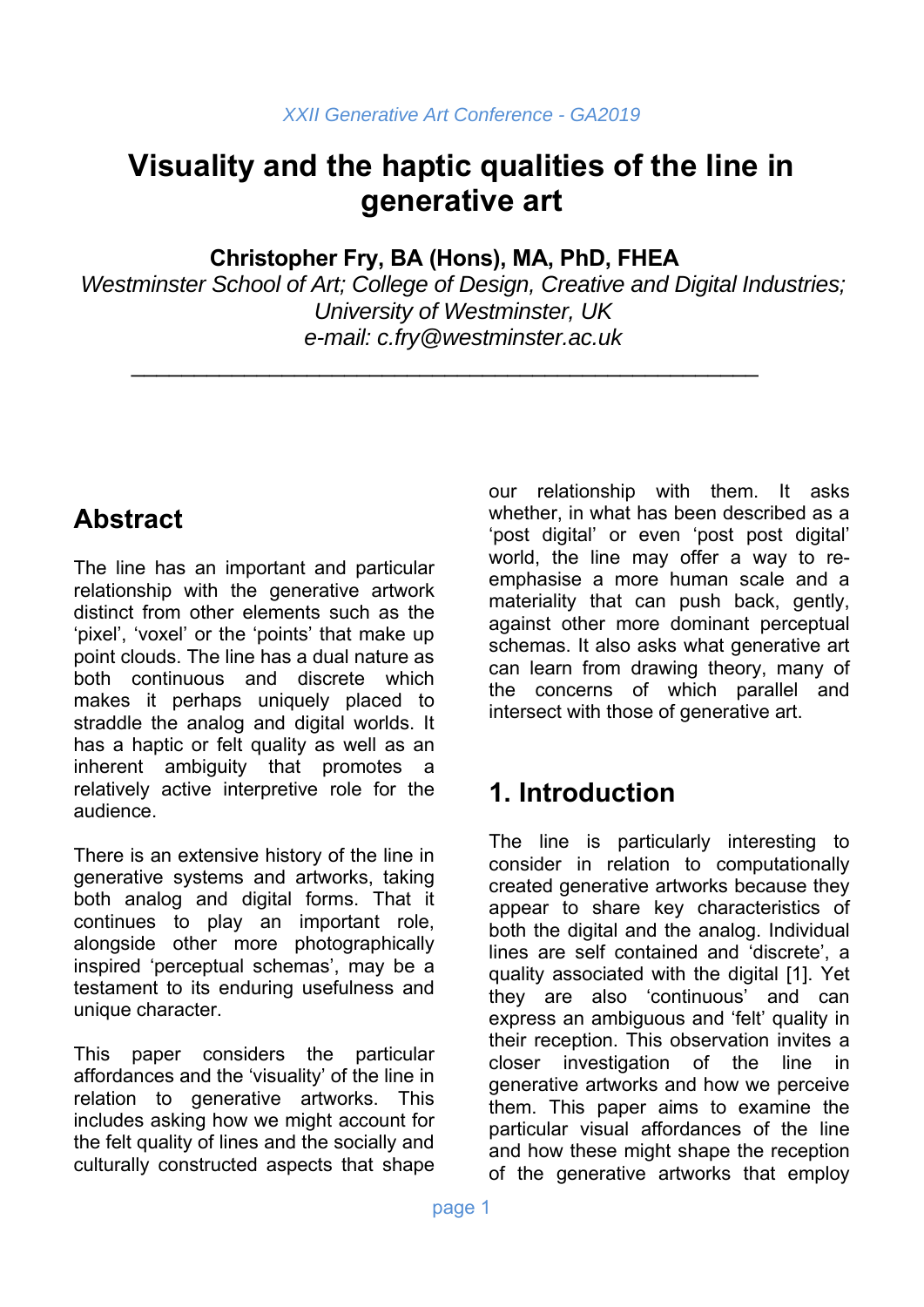them. This includes certain socially and culturally constructed 'ways of seeing' that might be described as their 'visuality'.

This paper will consider lines in a broad sense. Rather than debating which marks should be considered lines and which not, it will be focusing on what are perceived as lines or having the qualities that lines can exhibit. This recognises that lines can be employed in myriad ways that often blur the distinction between line, surface, shape, tone etc. They can also be used in conjunction with other marks such as points, blobs and to form polygons.

While not all lines are made by what might be seen as a 'drawing process', it aims to show how theories of drawing practice may usefully inform how lines are perceived in the context of generative art. It is not the intention of this paper to define drawing, which Deanna Petherbridge, in the classic tome 'The Primacy of Drawing', describes as a 'futile task' [2]. But it will look at different definitions and understandings of drawing in order to try and unpick the key characteristics, including their tactile qualities and their relationship with process and action.

### **2. Drawing, lines and generative art**

Lines and drawing both have a long association with generative art practice. Well known early experiments with generating lines include the drawings produced by Harold Cohen's AARON [3] and the work of Charles and Colette Bangert using graphic plotters in the 1960s and 70s [4]. Reas and McWilliams outline a history of drawing with computers from the pioneering 'Sketchpad' interface of Ivan Sutherland through to computer-aided design systems and scripting languages such as PostScript [5]. Although we might trace the relationship between the line and generative art back far further as Laura Marks does in identifying a genealogy for new media art in Islamic art that reaches back several centuries [6]. An expanded definition of the line might even look at early mechanical forebearers of computing in the Jacquard Loom [7] or the conceptual work of Sol Le Witt, often cited as a predecessor of generative approaches to art production [7, 5]. However, the focus here will be on the contemporary reception and use of lines in generative artworks.



*Figure 1. Image search results for 'generative art'* 

An image search for 'generative art' [figure 1] returns a high percentage of images composed of lines, implying a stereotype of 'computationally drawn' images almost as a visual shorthand for the 'generative'. While generative art practice is far more diverse than such a stereotype, it is interesting to note a certain association in the wider public consciousness. Lines and drawing practices are still regularly employed in the creation of work in the fields of generative art and wider new media and digital practice. One reason that the line continues to be widely used in generative art practice could be the particular affordances of the line not just in production but in their reception. While the pixel, voxel or polygon will all have their own visual qualities and associations, this paper focuses on the line and what factors may affect our reception of them; both in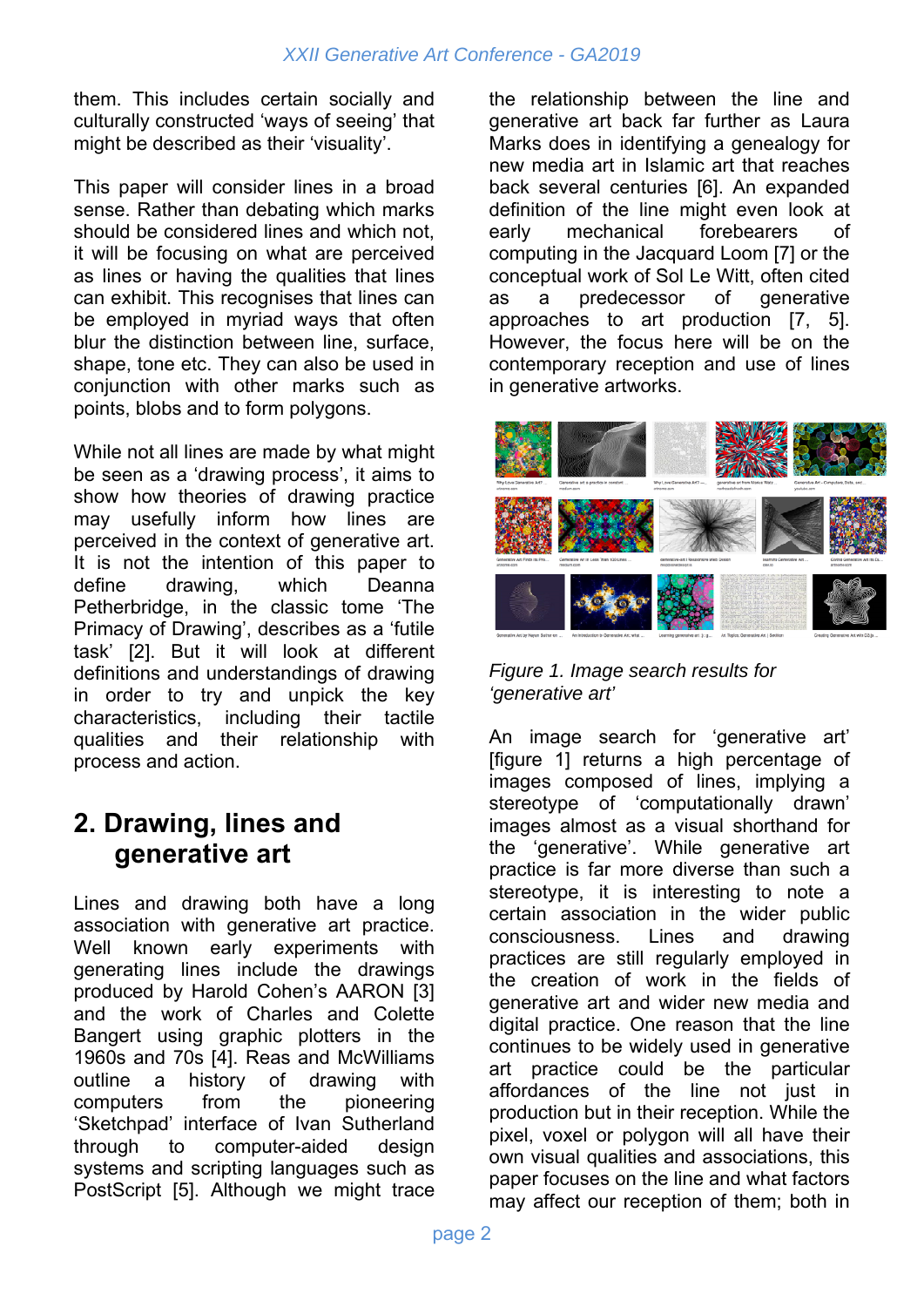terms of different types of line and how our reception may be socially and culturally constructed.

## **3. Visuality and scopic regimes**

Hal Foster defines 'visuality' as the difference "between the mechanism of sight and its historical techniques, between the datum of vision and its discursive determinations" [8]. This acknowledges that not only do we see differently from each other but that there are factors that affect "how we are able, allowed, or made to see" [8]. The concerns of visuality go beyond purely those of 'analytic' aesthetics and the formal qualities inherent to the artwork. It is far closer to the 'pragmatic aesthetics' of Shusterman [9] since it acknowledges the contexts brought to the experience by the audience. While affected by the individual contexts of the viewer, the rhetoric and factors shaping how we see can form conventions and mechanisms sometimes termed 'scopic regimes' [10] or 'perceptual schemas' [11]. Perspective is perhaps the most well known and critiqued example of such 'scopic regimes'. Panofsky's analysis of perspective demonstrated its constructed and culturally situated nature and that, far from being a single regime, there are several variations [11].

Perspective remains a dominant schema that it has been suggested underpins the photographic image [12]. It also has a key role in computation. Lev Manovich, in describing the 'automation of sight' and 'computer vision', refers to the 'perspectival machines' and 'geometry engines' of computational media [13]. This can be seen in the lines of the grid typically found in 3D software such as Unity or Blender [figure 2]. This is what Damjan Jovanovic terms the 'ground grid', marking out a uniform grid space, homogenising the space and suggesting a certain 'total visual empowerment' [14]. The straight lines used here are not neutral but suggest of a way of thinking about the depiction of space and the technologies that underpin them. A perceptual and conceptual framework not dissimilar to the way perspective was associated with 'subjective rationality' and symbolic of the harmony between optics, mathematics and God's will [10].



*Figure 2. Screenshot of Blender showing 'ground grid'* 

Here we might consider the visuality of straight lines. Tim Ingold argues that straight lines are suggestive of modernity and artificiality, pointing to the mantra of romanticism: 'nature abhors a straight line' [15]. The straight line is ubiquitous today, Ingold argues "even where they don't really exist" [15]. Such is the ubiquity of the devices of perspective that we are predisposed to detecting their presence. Showing this was the motivation for my making the work *Expressions of Ideal Relations* (2019) [figure 3]. This looped animation shows a rotating photosphere drawing composed of what may appear to be scribbled lines but which reveal the ghostly traces of the underlying equirectilinear grid that contains them. The lines of the equirectilinear grid are implied by the more erratic lines in the spaces between them. What we can also see is that lines can operate simultaneously at the surface and to suggest space. The hand drawn lines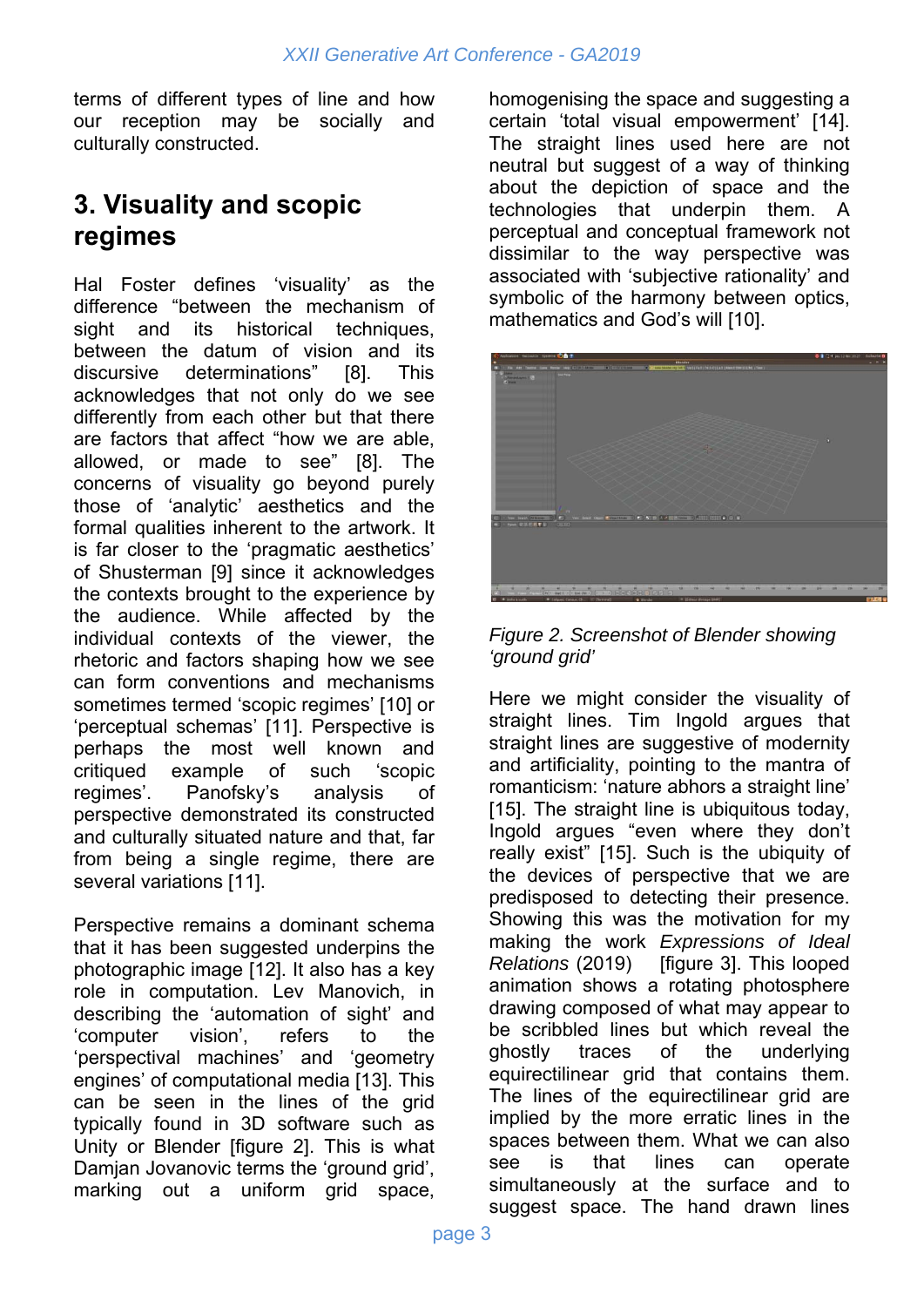have a different quality to the straight lines they imply. These more erratic lines, as we shall see, bring their own visuality.



*Figure 3. Screenshot of 'Expressions of Ideal Relations' (2019)* 

This is not to suggest that straight lines need be static since they can also suggest action and movement. This can be seen in the example of the early computer screen, which created an image using a line of light traced continually across its surface [16]. These lines, or more accurately 'vectors', are significant in that they contain a key characteristic of the line, namely a 'liveness' that is connected to the process of their creation. The vectors drawn with light are a dynamic process and an unfolding activity. This form of display has given way to the pixel based screens to which we are now accustomed. Screen displays, whose resolutions have passed the point where we can detect individual pixels, tend to recede in favour of the images they host [17]. They are presented as a transparent window onto the world of the computer [18] facilitating a photographic realism in particular, which itself operates under its own perceptual logic. Nicholas Mirzoeff describes how the notion of 'correct focus' stems from certain forms of painting via photography [19]. It is interesting that Mirzoeff also notes an alternative 'way of seeing' found in the 'papillotage' or 'blinking' effect found in the paintings of artists such as Boucher and later the Impressionists [19]. This 'blinking' flickering effect, it as been suggested, may be closer to how we actually see, acknowledging the movement of the eye and the eyelid [19].

The decline of the vector based display in favour of the pixel display has been lamented by some who see the dynamic line giving way to "tired old naturalistic illusionism" [6]. For Cubitt, in displays based on arrays of pixels, the movement stops and the resulting image is not 'a living act', connections having become hidden and the surface opaque [6].

Alternatives to more dominant ways of seeing and to the pixel screen clearly exist, including what Whitelaw terms 'postscreen' practice, pointing to the example of Daniel Rozin's *Trash Mirror* [17]. Finding alternatives to dominant modes is even seen as a key aim for much of digital art practice [17]. Ultimately, it is not a case of which perceptual scheme is correct, but as Jay argues we benefit from being aware of the possibilities at our disposal [10]. While lines can be employed in different scopic regimes, exploiting different aspects of their visuality, it is the dynamic, live quality to their visuality that is worth closer inspection.

## **4. The Haptic quality of lines**

By focusing on lines it would be possible to become overly concerned with the visual. Laura Marks has argued that vision is not purely visual but an embodied and multisensory experience [20]. Similarly, it has been suggested that there are no visual media only 'hybrid' and 'mixed media', such is the entanglement of senses involved in perception [21]. It can be easy to forget when thinking about digitally produced images that our experience of them is analog. After all, most of what we think of as digital media are actually digital to analog converters [22]. Vaike Fors describes a 'digital visuality' that involves an embodied and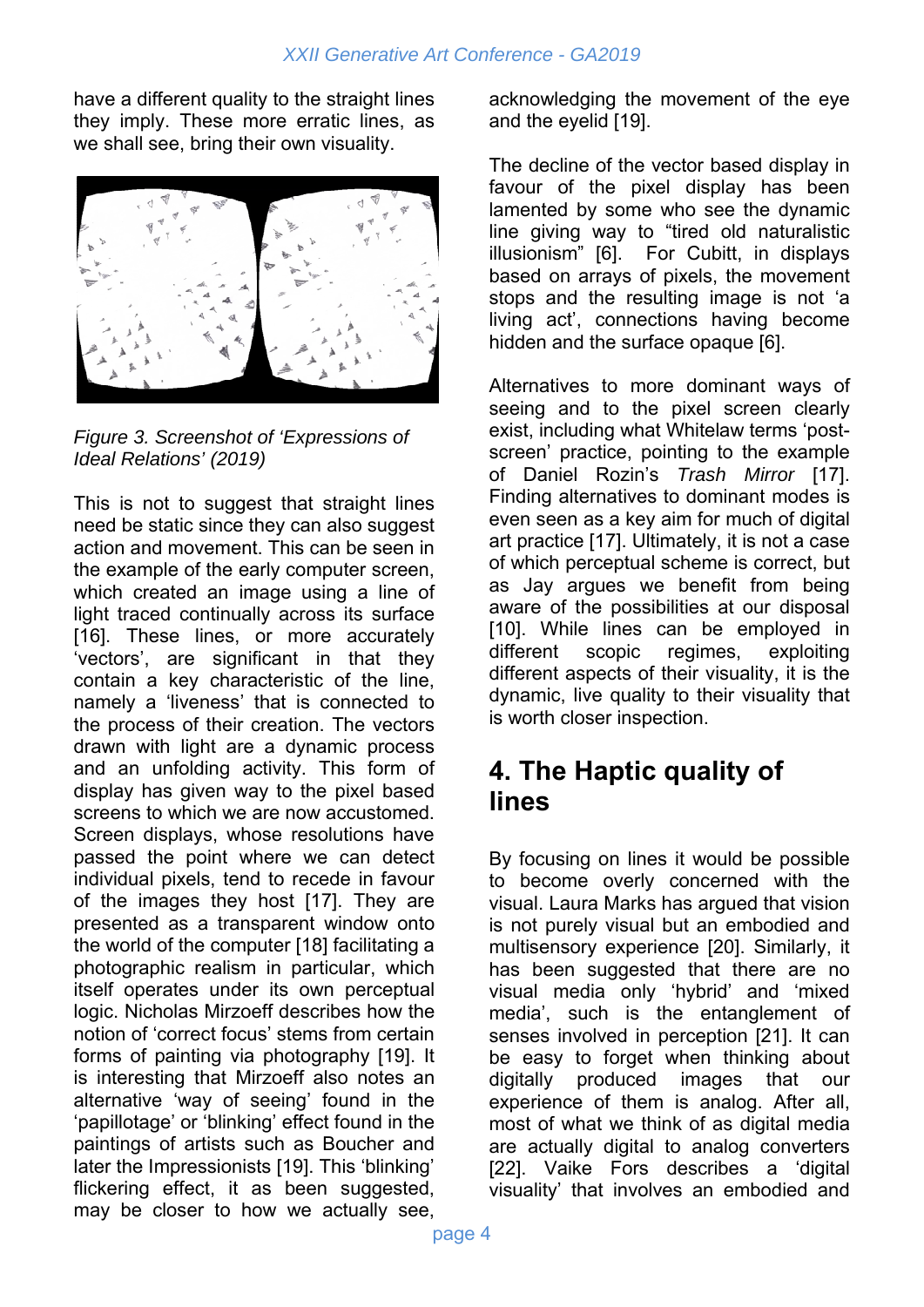tactile relationship with media through the taps and gestures made on touchscreens [23]. Whether or not we are more tactile in the way we see, there is an argument that seeing drawn lines in particular involves a tactile sensibility.

Just as the dynamic vectors of early displays suggest movement, so hand drawn, irregular or imperfect lines can also bring with them a 'liveness' [15]. This is not dissimilar to Paul Klee's well known description of the line 'going for a walk' [16]. The free line that is suggestive of action and movement. We might also consider Hogarth's 'serpentine line' which brings with it the suggestion that seeing lines can be as much a felt experience as it is a visual one. Hogarth describes seeing the lines of a drawing as like a pursuit as the eye retraces the form and can be both "animating and animated" [16]. This animating effect implies that we can imagine ourselves drawing the lines.

The idea of our 'touching' lines as we see them relates to the dualism that Wölfflin describes between 'linear' and 'painterly', and between 'tactile' and 'optical' perception [24]. With 'tactile perception', the eye acts as a hand, as opposed to 'optical perception' where vision acts as the eye does, receiving the image. However, to suggest that line based images relate only to the tactile would be to misunderstand the nature of tactile vision. Rather than place these modes in opposition Delueze suggests an interplay between them. Deleuze uses the term 'haptic' rather than 'tactile' specifically to suggest that there is no opposition and that the haptic is simply the tactile function of sight [24]. As we have seen, lines can be used to mark space in a way that supports optical perception, but they can also appeal to haptic perception and even both modes simultaneously.

While haptic space is not unique to lines, we may have a particular relationship with their haptic quality due to our individual experiences of drawing. From the earliest

images made "outlines have been used to describe and delineate representations of objects" [12], while Flusser argues drawing is a unique human activity [25]. Not only is drawing among the very first image making practices, it is also one that continues to play a key role in our visual literacy. We are exposed to line drawings from a very early age and so learn how to interpret them [12]. We learn about the particular haptic space of the line, that can create both tactile and optical experiences and which is, importantly, connected to our own experiences of making them.

Not only do we learn about images by drawing but there continues to be a relationship between thinking and drawing. Angela Anning argues that drawing is visible thinking and a demonstration of problem solving [26]. This can be seen in children's drawings as they draw what they know [26]. Only over time do we become more concerned with drawing what we can see. The connection between thinking and drawing is most clearly seen in what Terry Rosenberg describes as 'ideational drawing' - "types of drawing and … processes where one thinks with and through drawing" [27]. In this way drawing can be understood as 'thinking in action', a process where by meaning emerges and is produced through the activity [27].

Where lines do have an animating haptic quality this may also be suggestive of thinking and the underlying processes. If this is the case, then generative practice may be well placed to use these qualities to address issues of authorship, intention and skill.

## **5. Intention, error and skill**

As Dorin et al note, understanding the process involved in generative artworks is an important influence on their reception [28]. Understanding the process can shape the way we view an artwork. For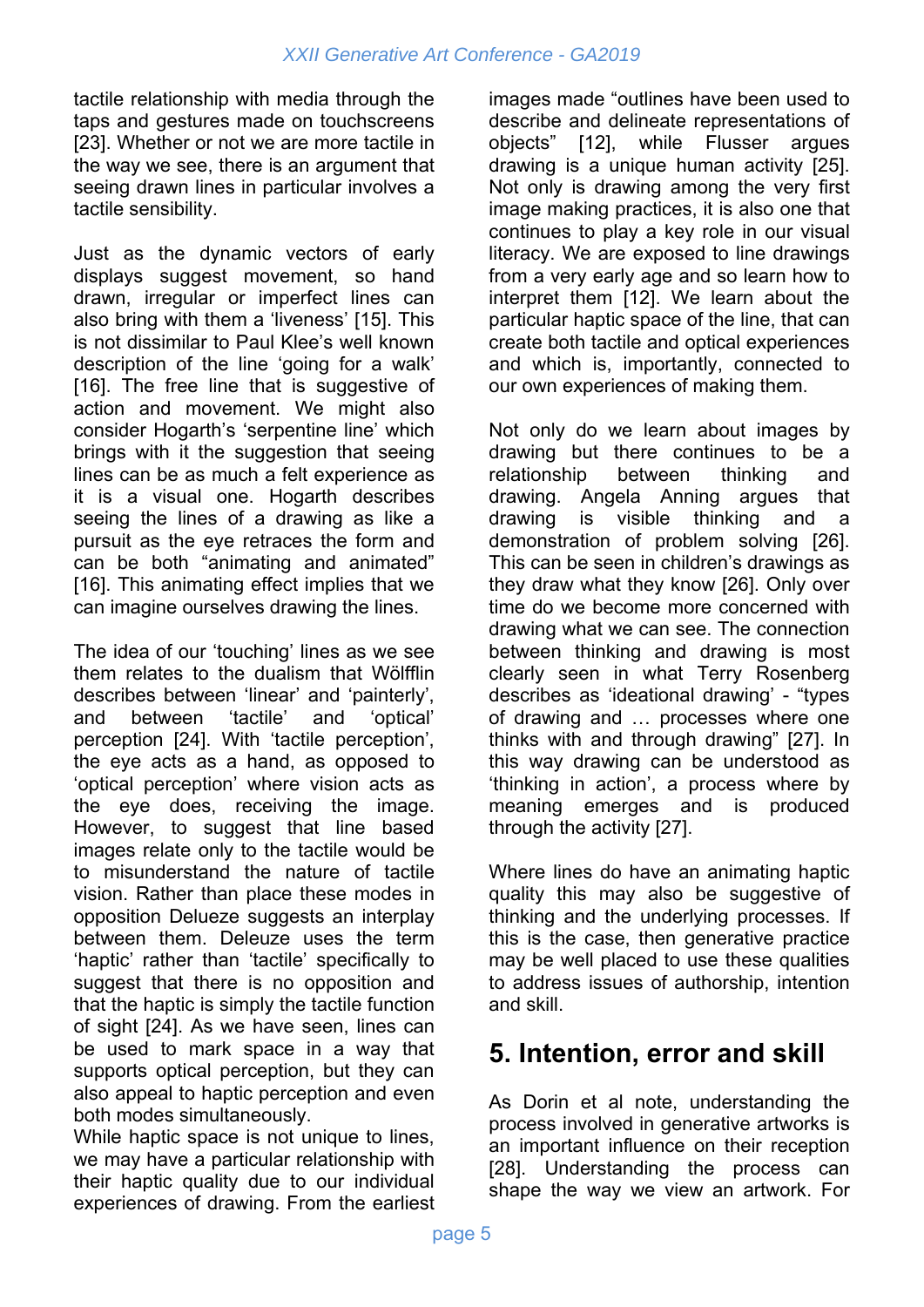#### *XXII Generative Art Conference - GA2019*

example, I have written previously about the role that understanding code plays in the reception of generative artworks [29]. Meanwhile, it has been suggested that there is a close link between understanding of process and perceptions of skill [3]. One of the key challenges facing generative art is a scepticism surrounding the level of human skill and creativity involved [3]. Here drawing theory may point to a way in which lines, especially drawn lines, are suggestive of intention, process and skill.

Benjamin's definitions of painting and drawing, while ostensibly concerned with formal aspects, are interesting for their reference to intention. For Benjamin, drawing involves marks, specifically referred to as 'signs', intentionally made on a ground [30], where as painting sees images 'emerge' from coloured surfaces. The lines made by drawing are seen as the deliberate result of action. Straightaway we can see exceptions from generative art practice which would not fit this definition, such as the automatically produced drawings of Tim Knowles *Tree Drawings* (2005) [28], or the 'found drawing' shown in figure 4 in which we can see the lines made by the zipper of a bag and guided by the movement of a train. While fitting the formal description of marks on a ground, the issue of intention is debateable and distinct from cause. However, this distinction raises an interesting question about how drawings are perceived. Is Benjamin describing a way of *seeing* drawn lines as much as the way they are created? Perhaps due to the association between drawing and thinking and the way in which we might imagine the actions that led to the marks, might this lead to the audience assuming or looking for the underlying logic of the process that created it? Do lines appear more intentional in purpose than other images which come to us as though they have simply emerged?



*Figure 4. Found zipper drawing (2019)* 

One way this might be the case is where drawings are considered as records of process or activity. Derrida describes how to see a drawing is to see an activity [30]. While Lucas takes this even further to suggest that drawings should not be considered as images but as records of gesture [31]. This offers an interesting way to consider generatively produced drawings. How might the process of their creation be implied within the image? With the plotter drawings of Carl Lostritto [4] it is hard not to follow the lines and imagine the pen moving across the surface of the paper; identifying where darker points suggest an overlapping or overdrawing of lines. It is as though by seeing the component parts of the image in the lines we are invited to consider their creation, possibly informed by a certain tactile perception and association with thinking.

By comparison, the pixel itself is usually seen but unnoticed, the resolution of displays high enough to present only an image and not its component parts [17]. Vito Campinelli has described how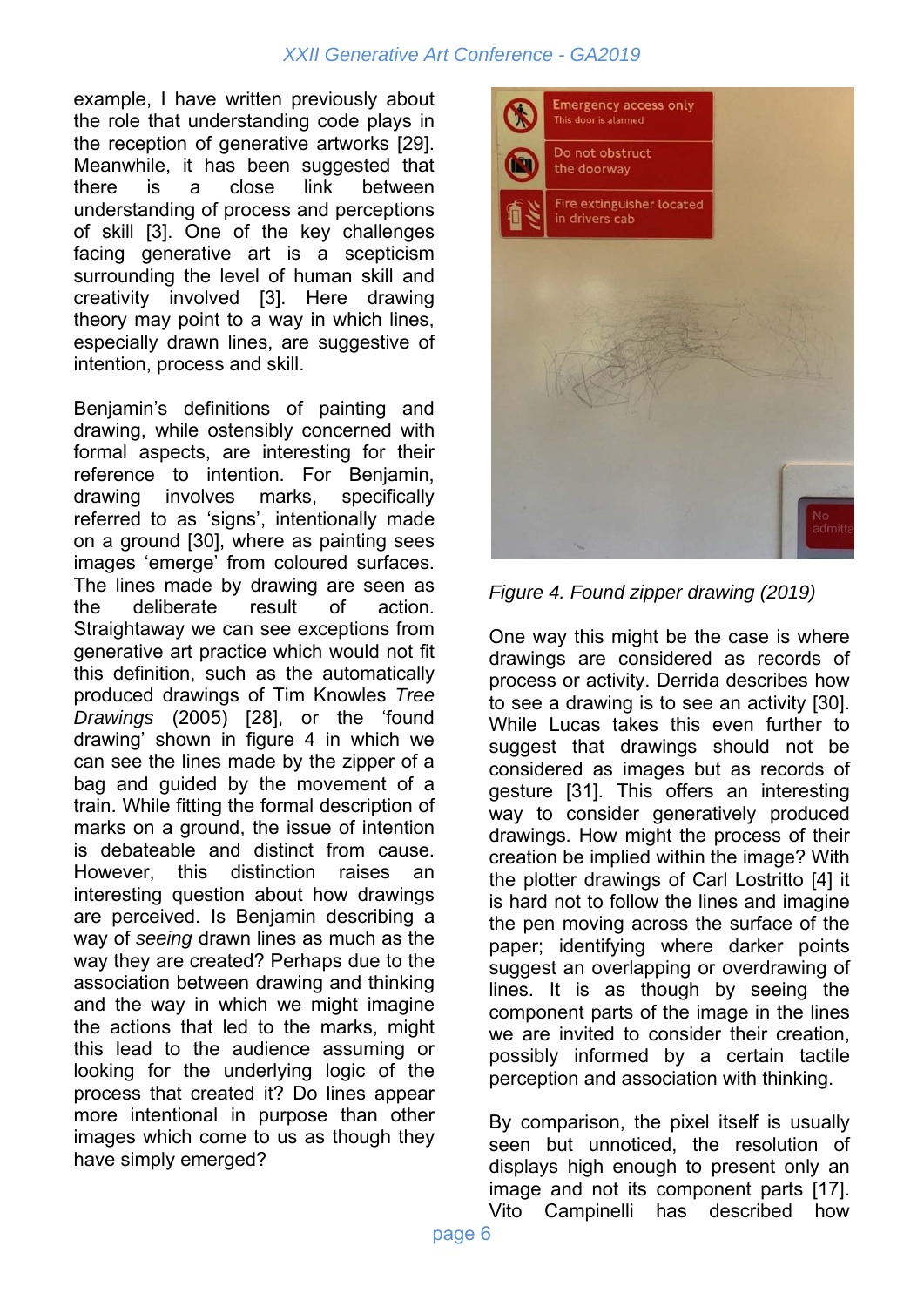noticeably low resolutions and pixelated images can be synonymous with poor quality [24]. Pixelated images can also have a retro aesthetic that similarly foregrounds the technology. Where the pixel or the pixel block does reveal itself, it can become a significant event and represent a break in the illusionism or the technology itself. In 'glitch aesthetics', revealing the pixel is suggestive of rupture, one which for some artists is way of challenging the hegemony of media production [32]. On the other hand, the line has its own relationship with error and noise.

When learning to code generative art systems, drawing a straight line or circle is often one of the first exercises. Although this is usually followed quickly by adding noise and variation as though attempting to making it in some way more human. Or perhaps, as Matt Pearson suggests in his chapter 'The Wrong Way to Draw a Line', just more interesting. As he notes "the 'right' way to draw a line, according to the machine, is always the most efficient and accurate way of getting from point A to point B. But from an artistic standpoint, it's the 'wrong' way that is often the most interesting." [33]. Boden and Edmonds argue that such errors appeal to the 'disturbed imagination' of the human audience [3]. Interestingly, many early computer generated drawings specifically aspired to produce believably hand drawn lines [3].

Some drawing practices may emphasise the role of the hand while others are concerned with the removal of error and any evidence of the maker. Traditionally the draughtsman would aspire to what Ingold describes as the 'workmanship of certainty', facilitated by tools and devices to aid particularly with the drawing of straight lines. This is as opposed to 'workmanship of uncertainty' [15] where instead the pen might be allowed to set off on an intended path, without the aid of guides, and which seems to resonate with

the aims of generative art practices. It is as though when working with generative processes, we set out to undertake workmanship of uncertainty. The concern is not how to remove the uncertainty associated with error, but to reintroduce it. Since with a simple line of code, we can render a perfect circle, the challenge is to find more interesting and informative ways to proceed.

For the draughtsmen of Albrecht Dürer's time, being able to draw a perfect circle was proof of the divine power of the artist and demonstrated the complete control of the mind over the hand [30]. This power was also described as 'ingenium' or for Dürer, 'Gwalt', and it was in drawing that Dürer believed Gwalt presented itself most clearly. Unlike technical skill, or 'Ars', Gwalt can not be learnt [30]. However, Dürer's drawing transformed Gwalt by connecting it to human ability rather than divine gift [30]. Rather than perfect lines, he "made the most of the effects of mistakes", allowing both "the successful and the unsuccessful [marks] to breathe life into the drawing" [30]. The Gwalt becomes the unique character of the artist expressed in the artwork and involves the way in which deviation and uncertainty are managed and used to form a harmonious whole.

Lines have the ability to accommodate the unexpected and to bring together, in the words of Ruskin, the "glittering confusion in the interstices" and the "lines without special intention […] to produce all together a well-shaped effect of intricacy" [34]. Inherent to drawing is an element of unpredictability and chance. 'Speculative lines' without immediate purpose that might later be accommodated or incorporated. Alfred Gell describes drawing as a 'ballistic' process since the marks are made by actions that cannot be fully controlled and so the outcome never fully known [35]. This seems to be a quality shared by generative processes where the outcome of the algorithm,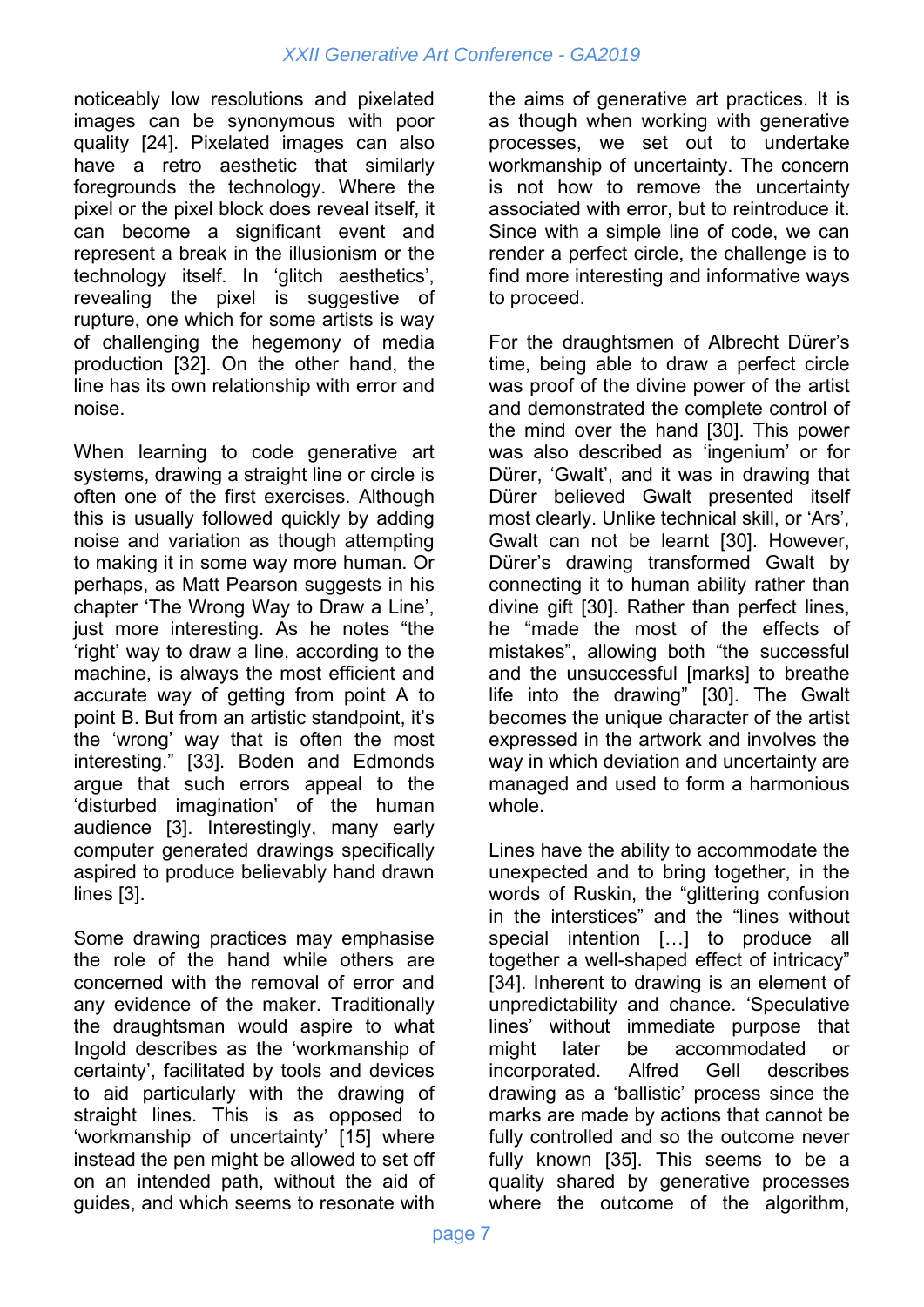whatever the intentions and plans, are never fully known. It could be that lines are sympathetic to marks that are unexpected since they are seen not as an error but simply the characteristic of ambiguity and invite interpretation rather than create a rupture. While generative drawings may not appear more skilful, they may be able to see the computational recede as the interpretive activity comes to the fore.

#### **6. Conclusion – Ambiguity and the dialectic of the line**

Whether employed for aesthetic. functional or technical reasons, using lines brings with it a set of pre-existing factors that affect their reception. Lines, despite or perhaps because of their versatility, are not neutral. Their reception is also shaped by our knowledge and experience of producing lines ourselves. Just as we have learnt to understand the perspectival and the photographic image, so we have also learnt from a very young age, how to see and interpret lines. This is a way of seeing that is haptic, interpretive and active. Some images such as those produced by the AI programme *Deep Dream* may seem to simply emerge and come to us like a dream. The images formed with lines have the ability to 'unfold' before us. To adopt the terms of Laura Marks, the potential 'enfolded' into the image is 'unfolded' by the viewer [36].

It has not been the intention here to privilege the line or elevate it above other ways of making images. Pixels, voxels, point clouds and polygons, or combinations of these, will all have their own visuality. For example, point clouds have their own enigmatic ambiguity and ephemerality. There have also been significant omissions to the discussion here, including consideration of the calligraphic line and other practices that blur the distinction between line and text. Nor has the animated line been

considered here in order to focus on the animating qualities of the line itself. However, study of these would clearly add to our understanding of the available 'scopic regimes'.

The line can be found in many different perceptual and scopic regimes each of which can exploit different aspects of their visuality. They are capable of suggesting both stability and ambiguity. Sean Cubitt suggest the line offers a dialectic of "discipline and autonomy", the line being an "instrument of order" but also "capable of great freedom and invention" [16]. However, the quality which is arguably of most use to generative art is the way lines can balance ambiguity with intention and to invite the audience to interpret and reach for understanding. As Lostretto points out the "human reader is called upon to interpret, to close an open ambiguity, between process and product" [4]. In a world that has been described as 'post-digital' as we reappraise our relationship with the digital [22, 2], it could be that reconsidering practices such as drawing offer unique possibilities for exploring and reconciling the meeting of the computational and the human.

### **References**

[1] Manovich, L. (2001) 'The Language of New Media', MIT Press [2] Lostritto, C. (2019) *'Computational Drawing'*, Applied Research + Design Publishing [3] Boden, M. and Edmonds, E. (2019) *'From Fingers to Digits'*, MIT Press, Cambridge, Massachusetts [4] Lostritto, C. (2016) *'A Collection of Circle-Spheres: A Pre-Digital Post-Digital Convergence'* in 'Drawing Futures', conference proceedings, The Bartlett School of Architecture [5] Reas, C. and McWilliams, C. (2010) *'Form + Code in Design, Art and Architecture'*, Princeton Architectural Press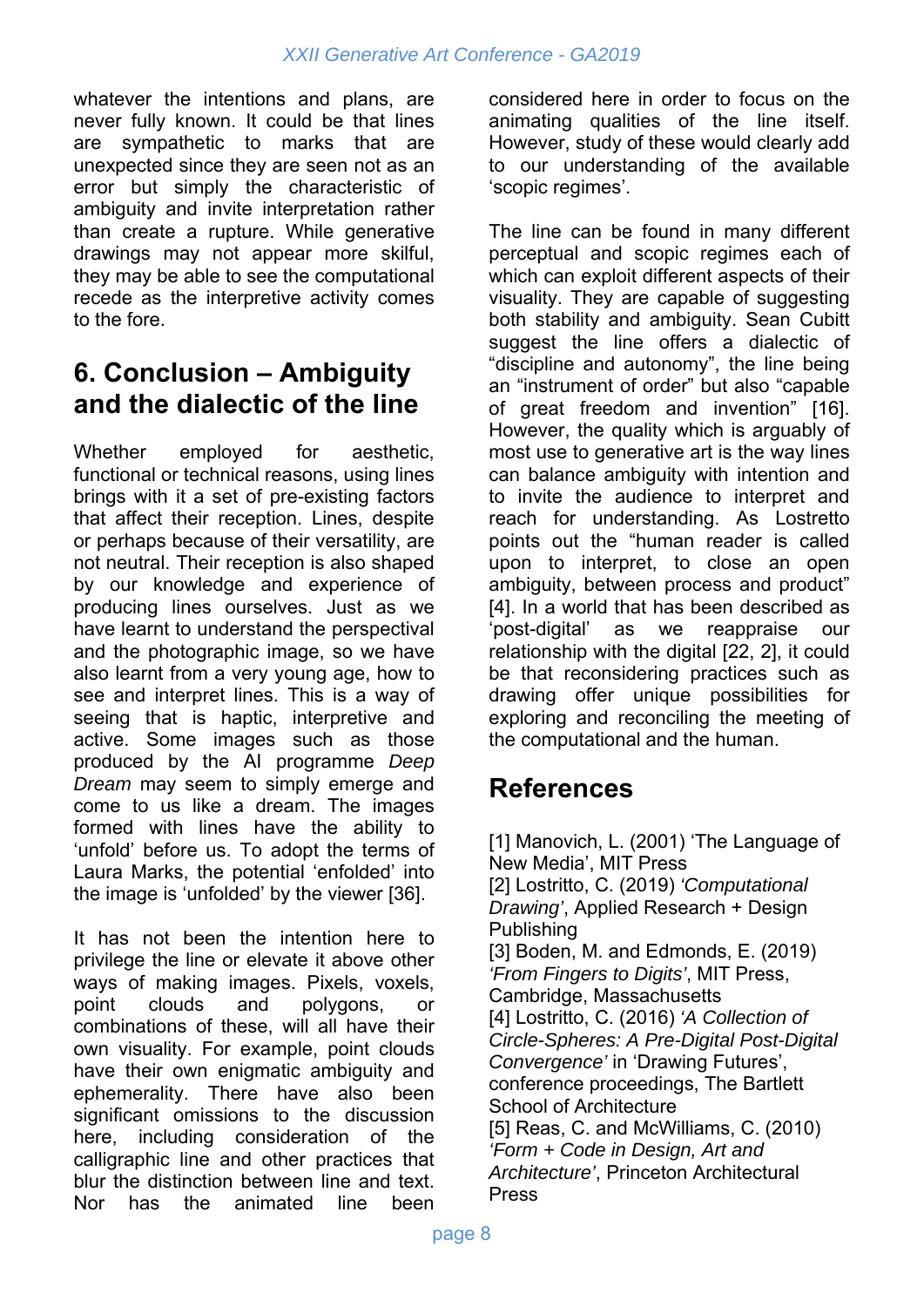[6] Marks, L. U. (2010) *'Enfoldment and Infinity: An Islamic Genealogy of New Media Art'*, MIT Press, Cambridge, **Massachusetts** [7] Gere, C. (2002) 'Digital Culture', Reakton Books [8] Foster, H. (1988) *'Preface'* in Foster, H (ed.) 'Vision and Visuality', Dia Foundation, Bay Press, Seattle, pp. ix -xiv [9] Shusterman, R. (1992) Pragmatist Aesthetics: Living Beauty, Rethinking Art Blackwell [10] Jay, M. (1988) *'Modernizing Vision'* in Foster, H (ed.) 'Vision and Visuality', Dia Foundation/Bay Press, Seattle, pp. 29-50 [11] Panofsky, E. (1997) 'Perspective as Symbolic Form', translated by Christopher S. Wood, Zone Books [12] Wade, N. J. and Swanston, M. T. (2013) 'Visual Perception: an Introduction' (Third edition), Psychology Press [13] Manovich, L. (1997) 'Automation of Sight from Photography to Computer Vision', available at: http://manovich.net/index.php/projects/aut omation-of-sight-from-photography-tocomputer-vision [accessed: 8th November, 2019] [14] Janovich, D. (2016) *'Fictions: A Speculative Account of Design Mediums'* in 'Drawing Futures', conference proceedings, The Bartlett School of **Architecture** [15] Ingold, T. (2016) 'Lines: a brief history', Routledge Classics, Routledge [16] Cubitt, S. (2014) *'The Practice of Light'*, MIT Press, Cambridge, **Massachusetts** [17] Whitelaw, M. (2011) 'After the Screen: Array Aesthetics and Transmateriality', Column, 7, pp 50-57 [18] Bolter, J. D. and Gromala, D. (2003) 'Windows and Mirrors: Interaction Design, Digital Art, and the Myth of Transparency', MIT Press, Cambridge, Massachusetts [19] Mirzoeff, N. (2015) *'How to See the World'*, Pelican [20] Marks, Laura U. (2002) 'Touch. Sensuous Theory and Multisensory Media', University of Minnesota Press,

**Minneapolis** 

[21] Frosh P. and Becker, K. (2015) *'Visual Frictions'*, in 'Journal of Aesthetics & Culture', Vol. 7 [22] Cramer, F (2013), 'What is Post-Digital?', APRJA, available at: http://www.aprja.net/what-is-post-digital/ (accessed  $12^{th}$  Sept 2019) [23] Fors, V. (2015) *'Sensory Experiences of Digital Photo-sharing "mundane Frictions" and Emerging Learning Strategies"*, in 'Journal of Aesthetics & Culture', Vol. 7 [24] Campanelli, V. (2010) *'Web Aesthetics: How Digital Media Affect Culture and Society'*, NAi, Rotterdam [25] Flusser, V. (2002) 'Writings', ed. Adreas Strohl, trans. Erik Eisel. Minneapolis, University of Minnesota Press [26] Anning, A. (2008) *'Reappraising Young Children's Mark-making and Drawing'* in Garner, S. 'Writing on Drawing: Essays on Drawing Practice and Research', Intellect, Bristol [27] Rosenberg, M. (2008) *'New Beginnings and Monstrous Births: Notes Towards an Appreciation of Ideational Drawing',* in Garner, S. 'Writing on Drawing: Essays on Drawing Practice and Research', Intellect, Bristol [28] Dorin, A., McCabe, J., McCormack, J., Monro, G. and Whitelaw, M. (2012) 'A Framework for Understanding Generative Art', Digital Creativity, 23:3-4, pgs. 239- 259, Taylor and Francis, London [29] Fry, C. (2018) 'Enchanting Algorithms: How the reception of generative artworks is shaped by the audience's understanding of the experience', XXI Generative Art Conference Proceedings, available at: http://www.generativeart.com/GA2018\_pa pers/GA2018\_Christopher%20Fry.pdf [accessed: 8th November, 2019] [30] Van Alphen, E. (2008) *'Looking at Drawing: Theoretical Distinctions and Their Usefulness'* in Garner, S. 'Writing on Drawing: Essays on Drawing Practice and Research', Intellect, Bristol [31] Lucas, R. (2016) *'Inscriptive Practice as Gesture'* in 'Drawing Futures',